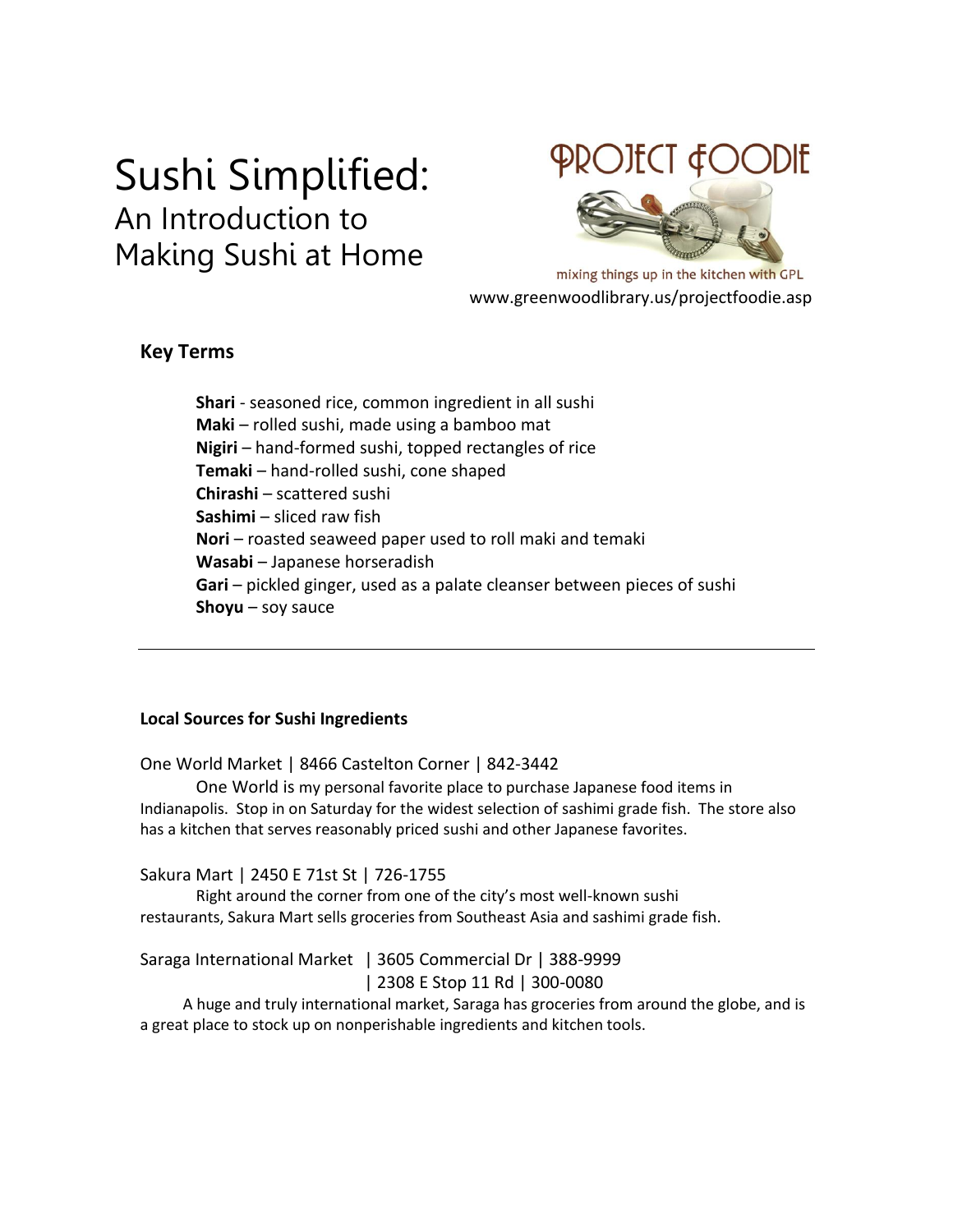#### **Sushi Rice (Shari) adapted from** *Sushi Made Easy* **by K. Wong**

#### Ingredients:

2 cups sushi rice or short-grain rice

2 ½ cups cold water (or amount of water suggested on rice package if different for 2 cups of rice)

Vinegar Mixture

4 tbsp. rice vinegar 2 tbsp. sugar 1/2 tsp. salt



Directions:

- 1. Wash the rice until water runs clear (do not skip this step, it is essential in achieving the correct consistency to work with your rice).
- 2. Place the rice in a pot with a tight fitting lid and add the water. Bring to a boil, reduce heat, and simmer for 5 minutes.
- 3. Lower heat and steam for 12 to 15 minutes.
- 4. Remove from heat and remove lid. Cover pot with a tea or dish towel. Let stand for 15 minutes.
- 5. While rice is cooking, combine vinegar mixture ingredients in a saucepan, and heat gently until sugar dissolves, stirring constantly. Remove the mixture from heat and let cool.
- 6. Spread the rice evenly in the bottom of a shallow, preferably wooden, bowl. Run a spatula or rice paddle through the rice using a chopping, rather than stirring, motion to gently separate the grains and slowly add vinegar mixture at the same time.
- 7. Fan the rice until it reaches room temperature. Keep the rice in the bowl, covered with a clean dish towel, until ready to use.

*Makes enough for about small 10 rolls. A rice cooker can also be used instead of cooking rice on stove.*





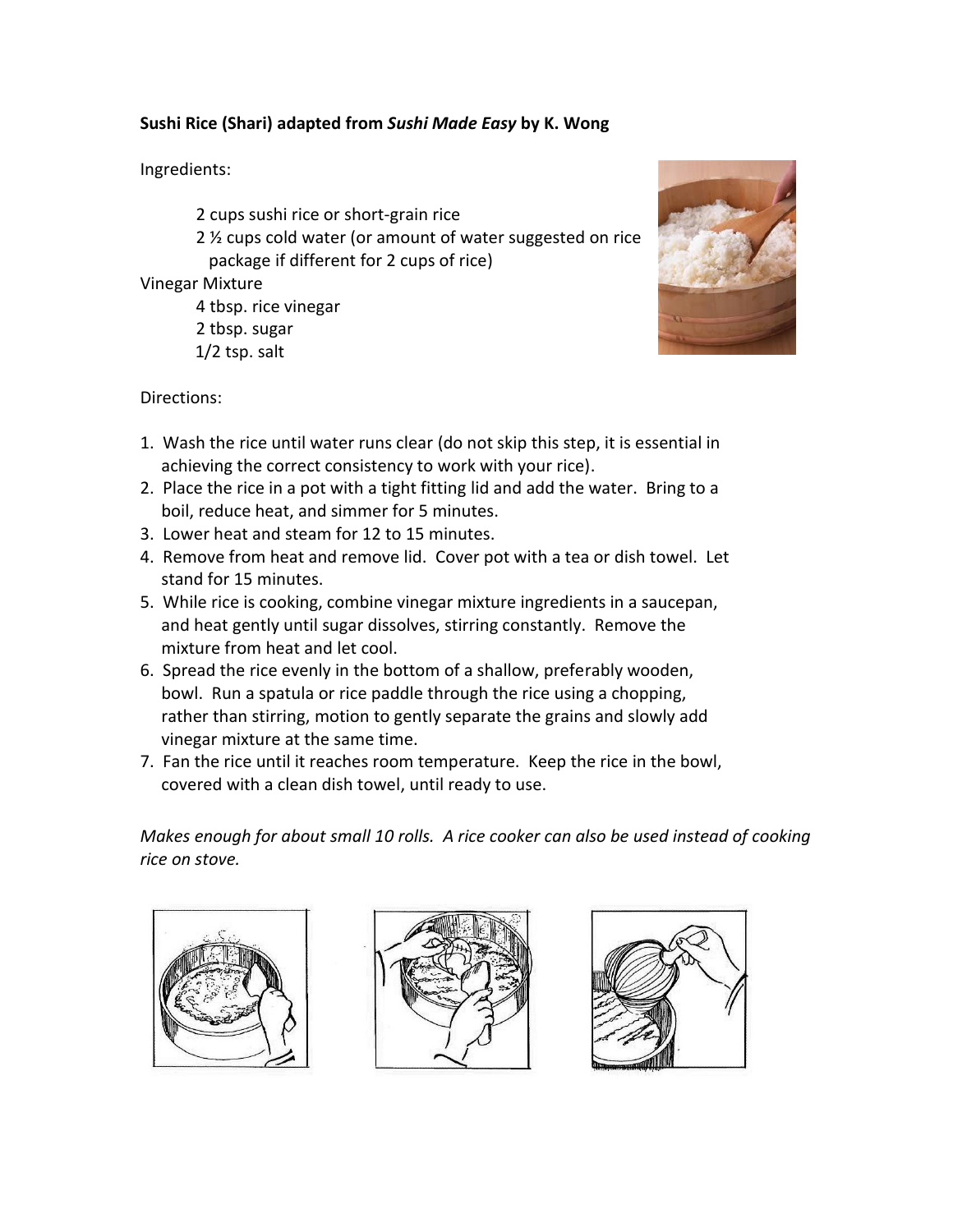#### **Rolling Maki from** *Sushi Made Easy* **by K. Wong**

Ingredients:

Shari (vinegared rice), room temperature 5 sheets of nori small bowl of water with a dash of rice vinegar in it wasabi paste your choice of fillings (fish, vegetables, meat, etc.)



Directions:

1. Cut a sheet of nori crosswise into two pieces if using one filling ingredient, or leave whole if making roll with more than one filling.

2. Place one half of the nori shiny-side down on the surface of the bamboo rolling mat. The rolling mat should be dry and placed on a dry surface such as a cutting board.

3. Moisten your hands in vinegared water and make a loosely formed ball out of about a half of a cup of prepared vinegared rice.











4. Place the ball on the nori and spread it out carefully without smashing it into the nori. Keep about ½ inch free of rice on the far end.

5. At the end closest to you, dab a thin line of wasabi on the rice then place ingredients on top. Moisten strip of nori not covered with rice at other end.

6. Lift the end of the mat closest to you. Roll by pressing the mat firmly on the nori. Be careful not to roll the mat into the sushi. The nori will stick to itself when the roll is complete.

7. Let the roll rest for a minute or two then slice into even pieces with moistened knife.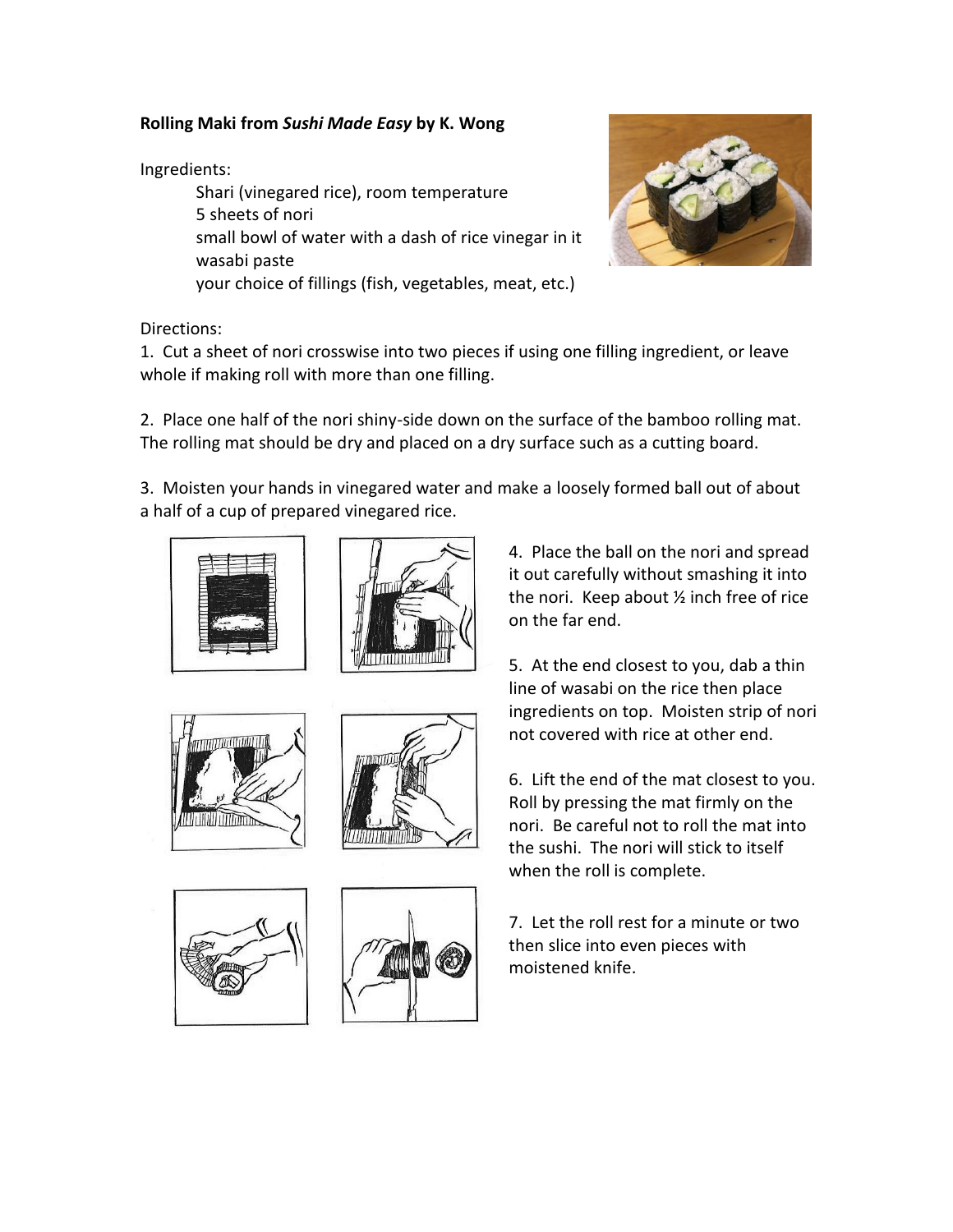#### **Roll Combinations to Try with a Full Sheet of Nori**

#### Fish & Meat

imitation crab stick + avocado + cucumber salmon + asparagus + spicy mayo (mayonnaise & Sriracha hot sauce) cooked shrimp + omelet + cucumber cooked salmon + green onion + lettuce + carrot Korean-style barbeque beef + pickled daikon radish + carrot tuna + jalapeño + cilantro smoked salmon + cream cheese + green onion

*Please remember, there is always an element of risk involved with eating raw fish so people with weakened immune systems should avoid it.* 

#### Vegetarian

carrot + lettuce + green onion + avocado sautéed spinach + sautéed shiitakes + omelet asparagus + red bell pepper marinated tofu + snow peas + bamboo shoots fried tofu + jalapeño + cream cheese asparagus + mushroom + sweet potato



#### **Japanese Restaurant-Style Salad Dressing** *from allrecipes.com*

#### Ingredients:

1/2 cup minced onion 1/2 cup peanut oil 1/3 cup rice wine vinegar 2 tablespoons water 2 tablespoons minced fresh ginger root 2 tablespoons minced celery 2 tablespoons ketchup 4 teaspoons soy sauce 2 teaspoons white sugar 2 teaspoons lemon juice 1/2 teaspoon minced garlic 1/2 teaspoon salt 1/4 teaspoon ground black pepper



#### Directions:

Combine all ingredients in a blender. Blend on high speed for about 30 seconds or until all of the ingredients are well-pureed. Serve over a crisp green salad with sliced cucumbers and tomatoes. Makes 1 ¾ cups dressing.